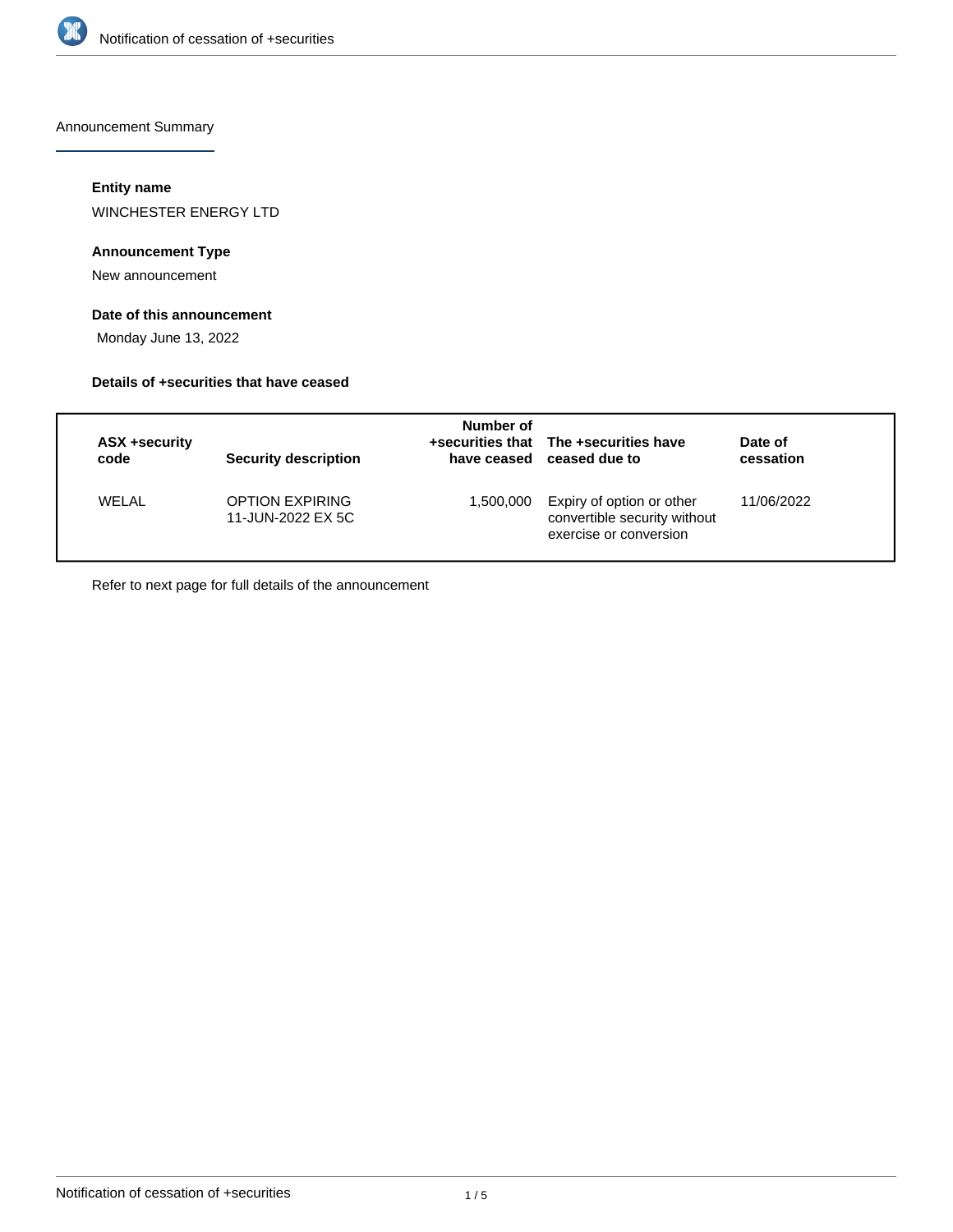

Part 1 - Announcement Details

## **1.1 Name of +Entity**

WINCHESTER ENERGY LTD

We (the entity named above) provide the following information about our issued capital.

**1.2 Registered Number Type**

ABN

**Registration Number** 21168586445

**1.3 ASX issuer code** WEL

#### **1.4 The announcement is** New announcement

## **1.5 Date of this announcement**

13/6/2022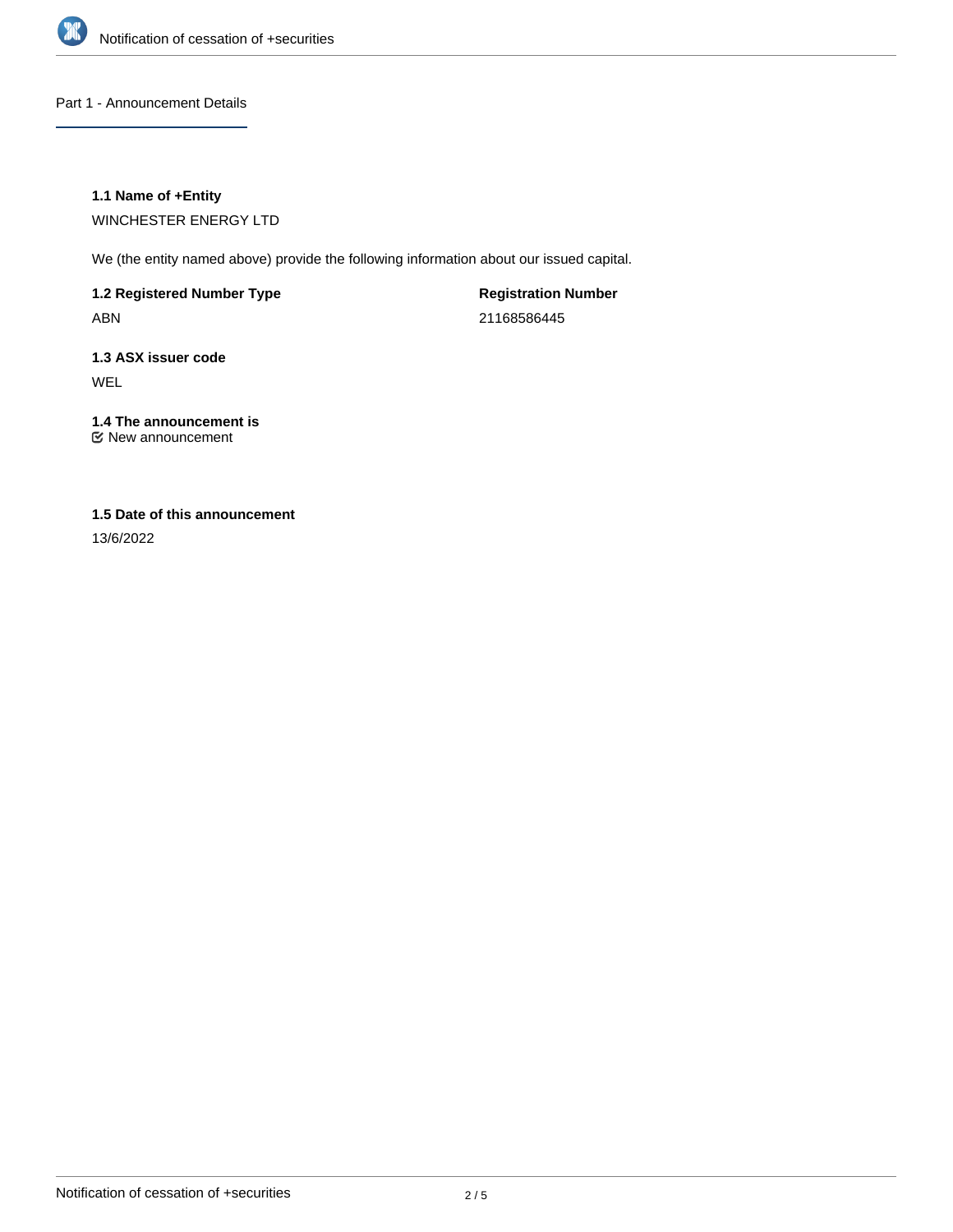

#### Part 2 - Details of +equity securities or +debt securities that have ceased

#### **ASX +Security Code and Description**

WELAL : OPTION EXPIRING 11-JUN-2022 EX 5C

## **Unquoted +equity securities that have ceased**

**Number of securities that have ceased**

1,500,000

11/6/2022

# **Reason for cessation** Expiry of option or other convertible security without exercise or conversion

**Date of cessation**

**Is the entity paying any consideration for the cessation?** No

#### **Any other information the entity wishes to notify to ASX about the cessation?**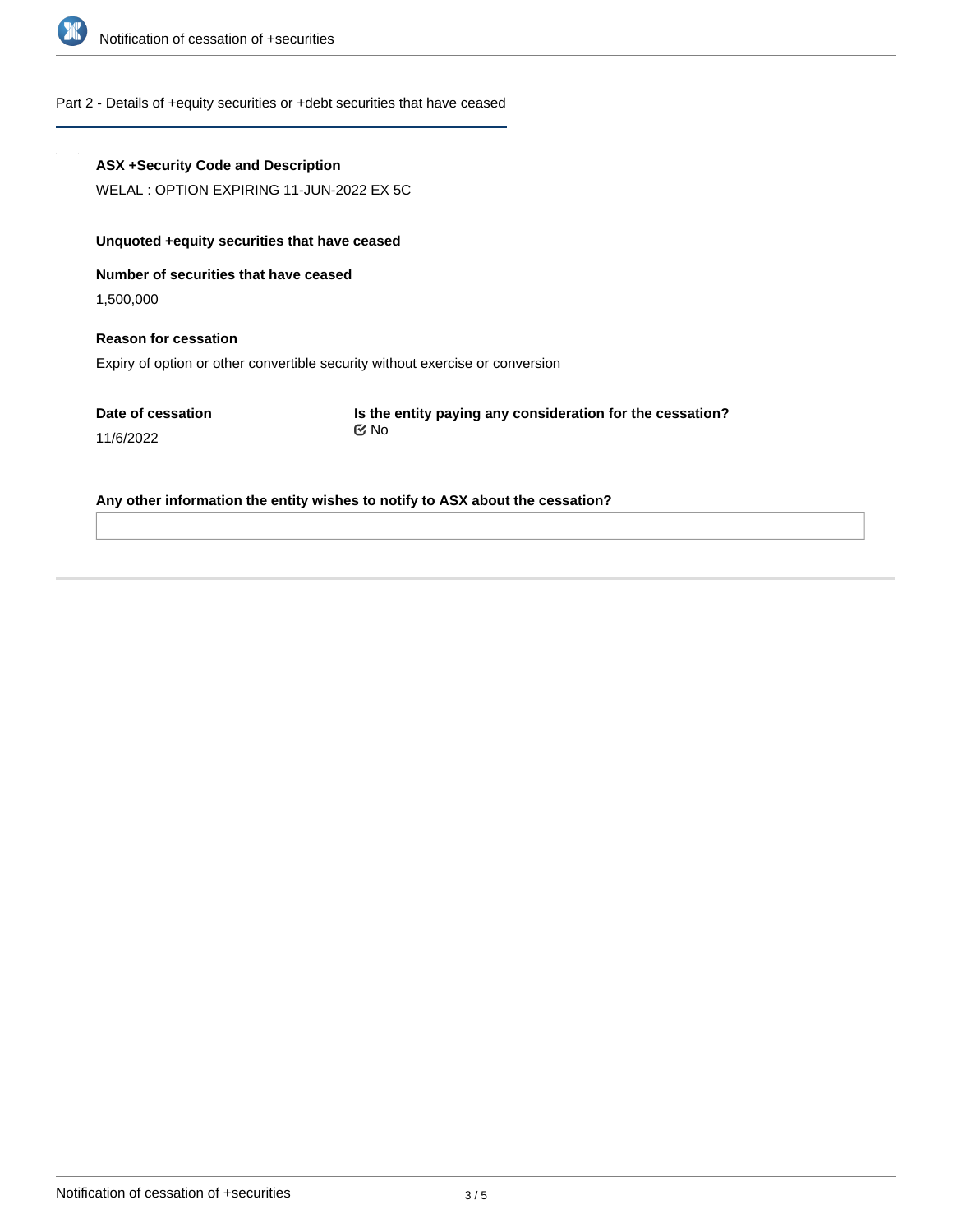

## Part 3 - Issued capital following changes

**Following the cessation of the +securities the subject of this notification, the issued capital of the entity will comprise:**

**3.1 Quoted +equity securities and +debt securities (total number of each +class of +securities quoted on ASX)**

| ASX +security code and description | Total number of<br>+securities on issue |
|------------------------------------|-----------------------------------------|
| WEL: ORDINARY FULLY PAID           | 1,010,219,792                           |

**3.2 Unquoted +equity securities (total number of each +class of +equity securities issued but not quoted on ASX)**

| ASX +security code and description                     | <b>Total number of</b><br>+securities on issue |
|--------------------------------------------------------|------------------------------------------------|
| WELAN: OPTION EXPIRING 31-DEC-2025 EX \$0.054          | 4,500,000                                      |
| WELAL: OPTION EXPIRING 11-JUN-2022 EX 5C               | $\mathbf 0$                                    |
| WELAA: OPTION EXPIRING VARIOUS DATES EX VARIOUS PRICES | 13,900,000                                     |
| WELAO: OPTION EXPIRING 26-JUL-2025 EX \$0.016          | 37,500,000                                     |
| WELAB: OPTION EXPIRING 15-DEC-2022 EX 10C              | 10,000,000                                     |
| <b>WELAS: PERFORMANCE RIGHTS</b>                       | 5,000,000                                      |
| <b>WELAT: PERFORMANCE RIGHTS</b>                       | 5,000,000                                      |
| <b>WELAU: PERFORMANCE RIGHTS</b>                       | 10,000,000                                     |
| WELAV: OPTION EXPIRING 23-MAY-2025 EX \$0.035          | 25,000,000                                     |
| WELAW: OPTION EXPIRING 31-MAY-2027 EX \$0.06           | 12,500,000                                     |
| WELAM: OPTION EXPIRING 16-FEB-2023 EX \$0.10           | 2,250,000                                      |
| WELAP: OPTION EXPIRING 31-DEC-2023 EX \$0.05           | 1,600,000                                      |
| WELAQ: OPTION EXPIRING 31-DEC-2024 EX \$0.055          | 1,600,000                                      |
| WELAR: OPTION EXPIRING 31-DEC-2025 EX \$0.06           | 800,000                                        |